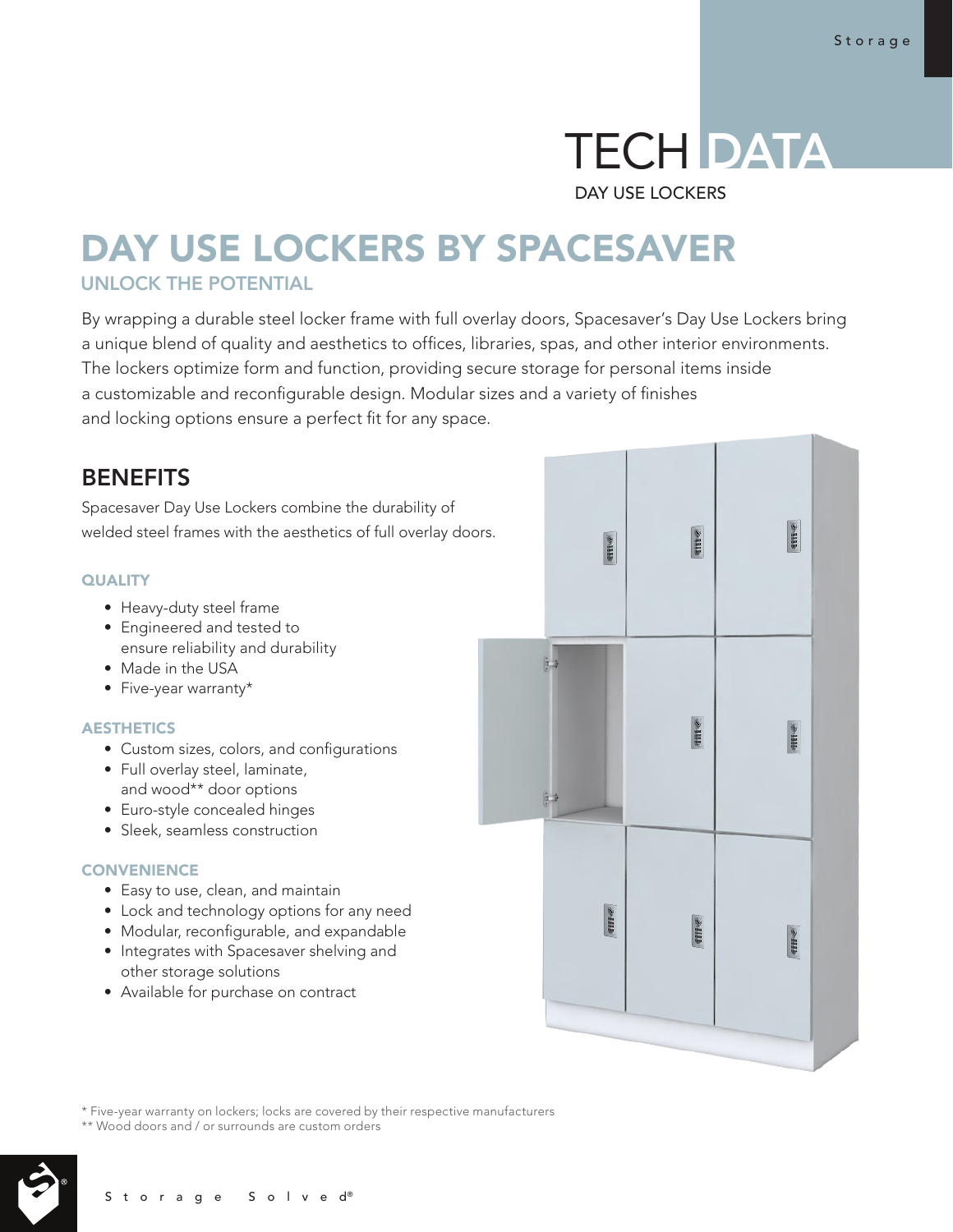# DAY USE LOCKER CONFIGURATIONS

Spacesaver Day Use Lockers come in a full range of modular sizes to suit any space, giving you the perfect storage solution for any application. Popular configurations include islands, which provide seating or a work surface;

Ω

Ω

П

Ō

П

partitions, which divide a room; or built-ins, which convert underutilized space in walls

or under desks into useful storage. Locker arrangements can be reconfigured and new lockers can be added to existing configurations

 $\Box$ 

Ω

as needs change over time.

1-2 Tier Options



36" TALL 1-3 Tier Options

54" TALL 1-4 Tier Options

П

П

П

|            | O | ш | ľ |  |
|------------|---|---|---|--|
| $\Box$     |   | O |   |  |
|            |   |   | I |  |
|            | O | ۵ | I |  |
| TA L<br>a. |   |   |   |  |

 $\Box$ 

 $\Box$ 

 $\Box$ 

 $\Box$ 

 $\Box$ 

 $\Box$ 

60" TALL 1-5 Tier Options

72" TALL 1-5 Tier Options  $\Box$ 

П

 $\Box$ 

 $\Box$ 

 $\Box$ 

Π

П

П

Ō

 $\Box$ 

 $\Box$ 

 $\Box$ 

Π

 $\Box$ 

| <b>LOCKER</b><br><b>HEIGHT</b> | <b>OPENING</b><br><b>HEIGHT</b> | <b>OPENING</b><br><b>WIDTH</b> | <b>OPENING</b><br><b>DEPTH</b> |
|--------------------------------|---------------------------------|--------------------------------|--------------------------------|
| 24"                            | 12", 24"                        | 12", 15", 18"                  | 12", 15", 18", 24"             |
| 36''                           | 12", 18", 36"                   | 12", 15", 18"                  | 12", 15", 18", 24"             |
| 54″                            | 13.5", 18", 27" 54"             | 12", 15", 18"                  | 12", 15", 18", 24"             |
| 60"                            | 12", 15", 20", 30", 60"         | 12", 15", 18"                  | 12", 15", 18", 24"             |
| 72"                            | 14.4", 18", 24", 36", 72"       | 12", 15", 18"                  | 12", 15", 18", 24"             |

Day Use Locker frames<sup>1</sup> are built to your needs from the start. Our lockers are available in a full range of dimensions: with standard heights at 24, 36, 54, 60, and 72 inches, depths at 12, 15, 18, and 24 inches, and widths at 12, 15, and 18 inches.

\* Additional sizes available in 1" increments upon request.

# STANDARD FEATURES

Full overlay double-wall steel doors are available in a broad range of standard and custom powder-coat finishes.



## STEEL FRAME1

Steel frame features high-quality construction with no exposed fasteners for easy cleaning and safety.



HIGH-QUALITY HINGES

Rated and tested to ensure their durability. Hidden stainless steel slam-proof hinges with adjustable closing rate.



LEVELING BASE<sup>4</sup>

4" high recessed or flush base with levelers for simple leveling adjustment.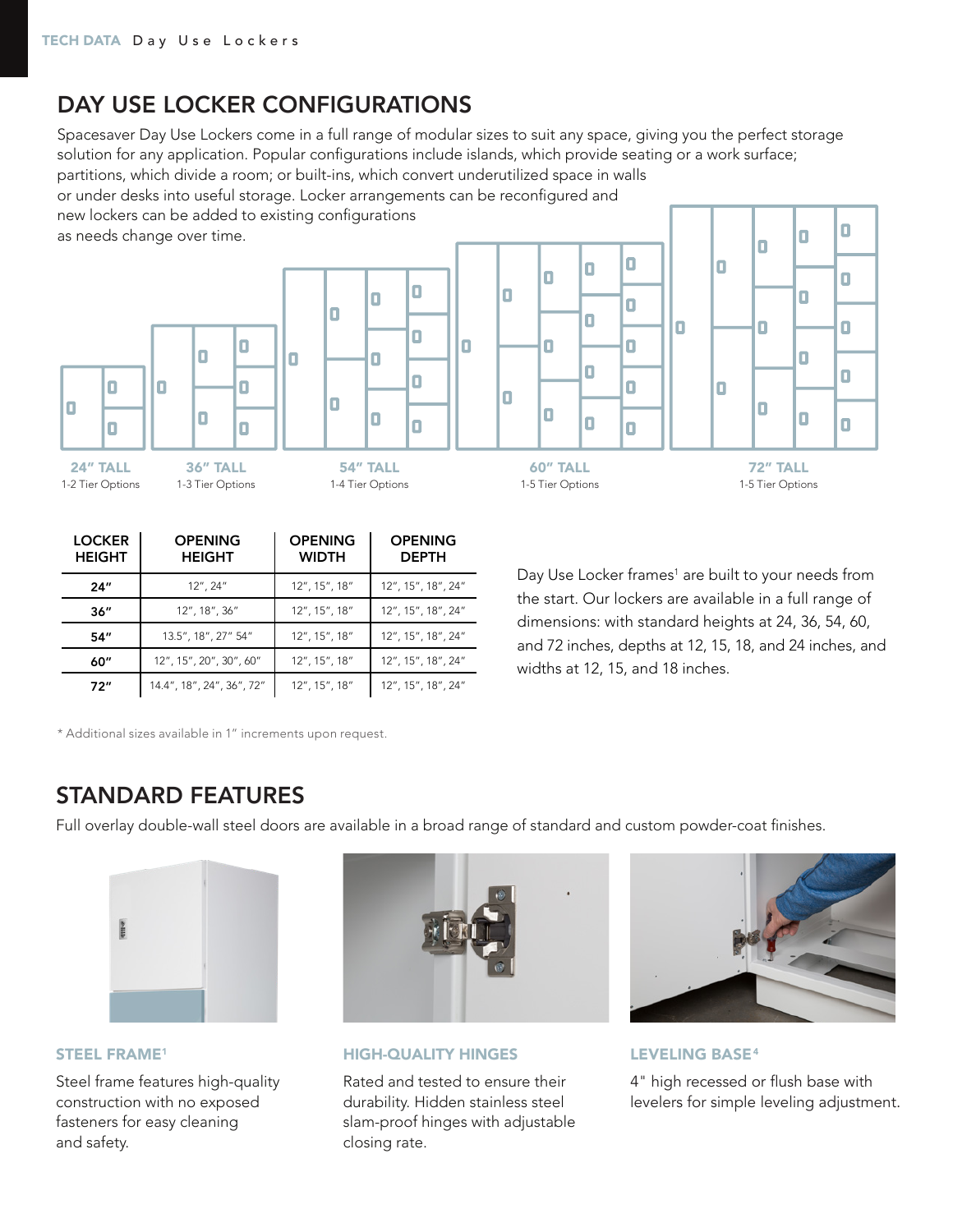# DOOR OPTIONS

# STANDARD OFFERING



## STEEL2

LAMINATE<sup>3</sup>

enne

Full overlay door available in a steel double-wall finish. Available in a broad range of standard and custom powder coat finishes.

Full overlay door available in HPL finishes. Available in any Wilsonart HPL offering with matching 3mm PVC edge banding options.



#### PERFORATED STEEL

Full overlay door available in steel double-wall finish to prevent dust and clutter and encourage ventilation.



WOOD

Full overlay door available to create a warm, high-end look.

# LOCK OPTIONS



## RIFD

Swipe badge, ID, or wristband to open locker



**KEYPAD** 

Lock operates using an alphanumeric keypad or key slot via ADA compliant user key



**MECHANICAL** 

Lock operates using a combination chosen by each user and resetting after each use



**HASP** 

Allows use of any lock to secure locker contents while in use, or remain accessible when vacated



KEYED

Individual key operates lock, with master key available

# OPTIONAL ACCESSORIES



## SLOPED TOPS

Prevent dust and clutter from accumulating on top of lockers.



# NUMBER TAGS

Adhesive tags identify individual lockers.



REAR VENT Promote air circulation.



INTERIOR HOOK

Keep personal belongings organized and accessible.